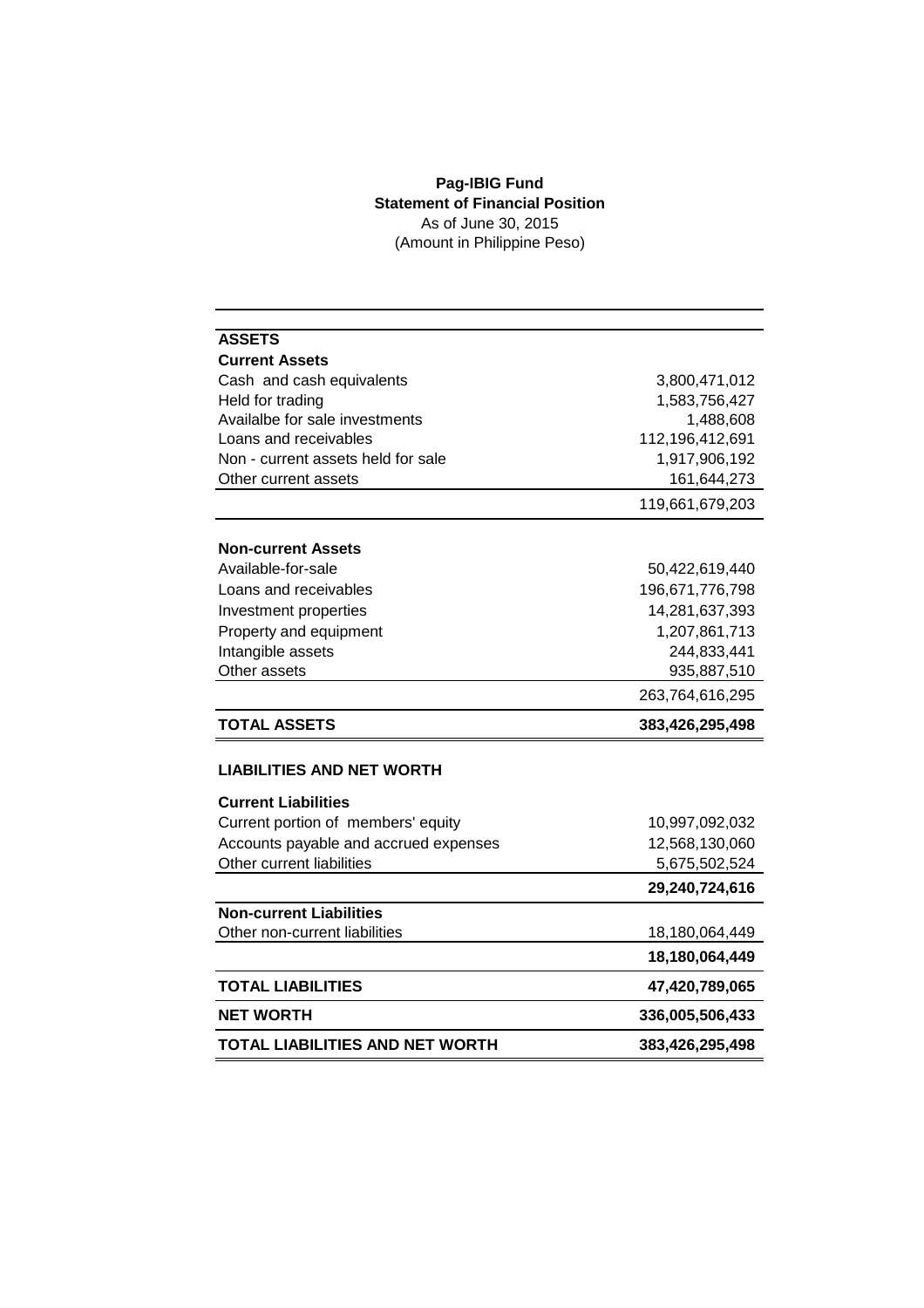## **Pag-IBIG Fund Statement of Comprehensive Income**

For the Period Ended June 30, 2015 (Amounts in Philippine Peso)

| <b>INTEREST INCOME</b>                            |                |
|---------------------------------------------------|----------------|
| Loans and receivables                             | 12,540,059,538 |
| Trading and investment securities                 | 1,091,128,864  |
| Deposits with banks and others                    | 40,437,354     |
|                                                   | 13,671,625,756 |
| <b>INTEREST EXPENSE</b>                           |                |
| Bonds payable                                     | 139,643,302    |
|                                                   | 139,643,302    |
| <b>NET INTEREST INCOME</b>                        | 13,531,982,454 |
| <b>OTHER INCOME</b>                               |                |
| Service fees                                      | 995,081,113    |
| Foreign Exchange Gain                             | 30,198,032     |
| Trading and investment securities gains - net     | 417,820,147    |
| Miscellaneous                                     | 1,163,526,709  |
|                                                   | 2,606,626,001  |
| <b>TOTAL OPERATING INCOME</b>                     | 16,138,608,455 |
| <b>OTHER EXPENSES</b>                             |                |
| Provision for impairment and other losses         | 1,852,648,277  |
| Compensation and fringe benefits                  | 1,633,795,427  |
| Occupancy and equipment-related costs             | 297,241,902    |
| Foreclosure and acquired asset management costs   | 185,724,656    |
| Depreciation and amortization                     | 109,792,412    |
| Miscellaneous                                     | 880,302,405    |
| <b>TOTAL OPERATING EXPENSES</b>                   | 4,959,505,079  |
| <b>NET INCOME FOR THE PERIOD</b>                  | 11,179,103,376 |
| <b>OTHER COMPREHENSIVE INCOME GAIN/(LOSS)</b>     |                |
| Net Unrealized Gains (Losses) Available- for-sale |                |
| investments                                       | (212,747,690)  |
| <b>TOTAL COMPREHENSIVE INCOME FOR THE PERIOD</b>  | 10,966,355,686 |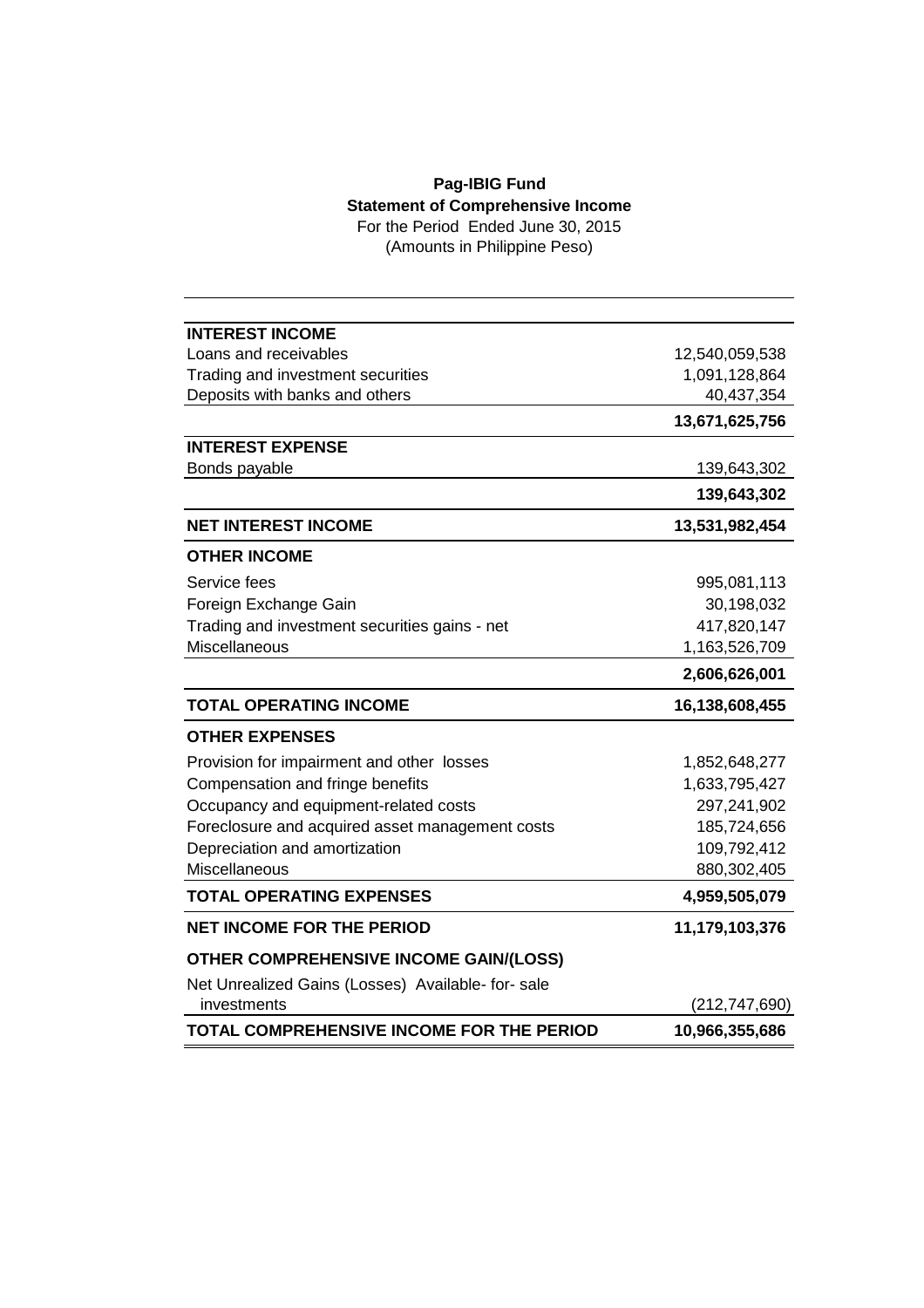## **Pag-IBIG Fund Statement of Changes in Net Worth** For the Period Ended June 30, 2015(Amount in Philippine Peso)

|                                                     | <b>Members' Equity</b> | <b>Donated</b><br><b>Surplus</b> | <b>Retained Earnings</b> | <b>Total Net Worth</b> |
|-----------------------------------------------------|------------------------|----------------------------------|--------------------------|------------------------|
|                                                     |                        |                                  |                          |                        |
| January 1, 2015                                     | 266,037,074,818        | 250.890                          | 51,758,215,987           | 317,795,541,695        |
| Collections                                         | 15,164,603,322         |                                  |                          | 15,164,603,322         |
| <b>Dividends</b>                                    | 11,350,364,155         | -                                | (11,350,364,155)         |                        |
| Comprehensive income                                |                        |                                  | 10,966,355,686           | 10,966,355,686         |
| Net movement of HFC/Unclaimed savings/correction of |                        |                                  |                          |                        |
| prior years' errors                                 |                        |                                  | (73, 794)                | (73, 794)              |
| Provident claims/TAV offsetting                     | (7.920.920.476)        |                                  |                          | (7,920,920,476)        |
| June 30, 2015                                       | 284,631,121,819        | 250,890                          | 51,374,133,724           | 336,005,506,433        |